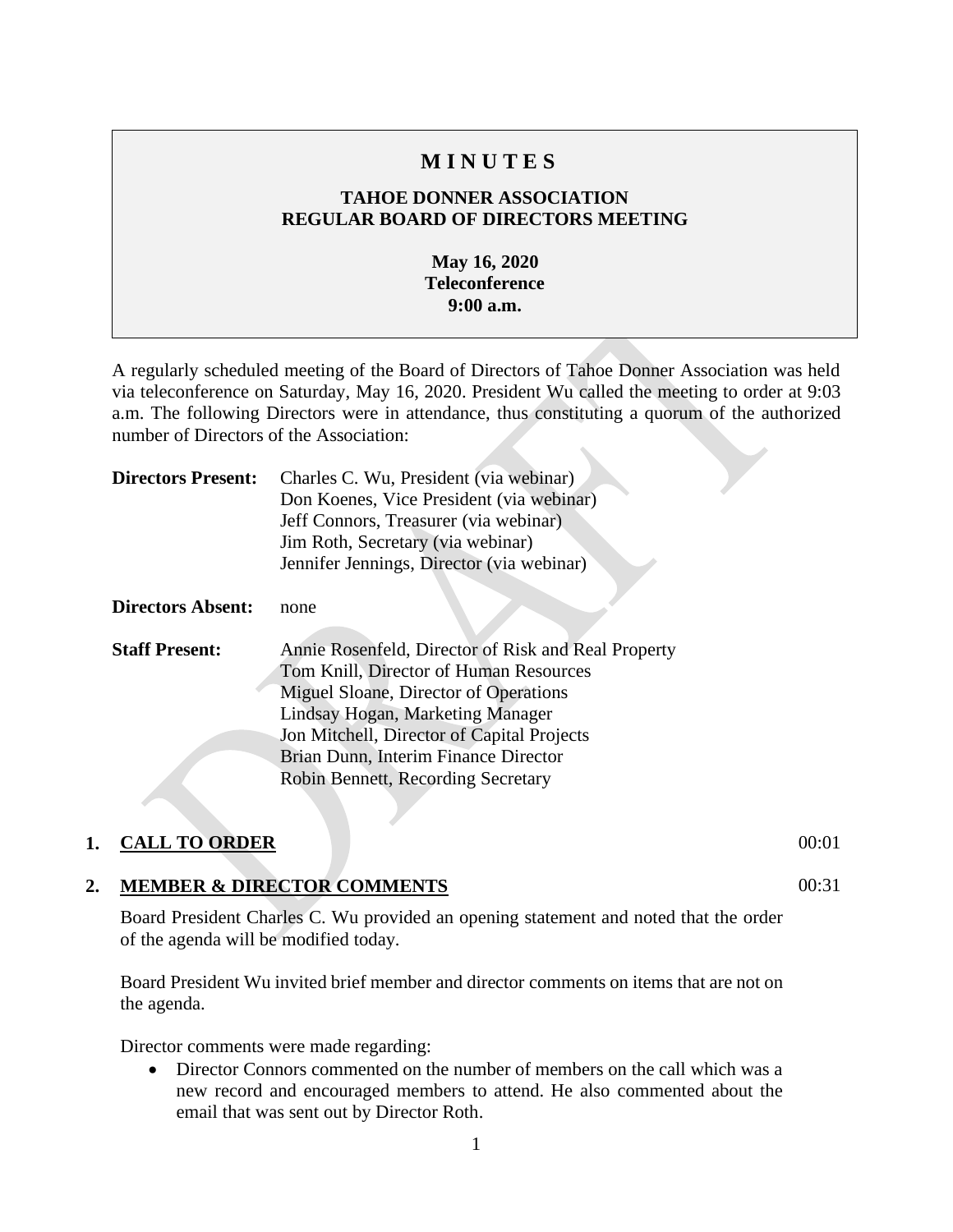- Director Roth read a statement to the membership
- Director Jennings commented on the email that was sent out by Director Roth
- Director Koenes commented on the emails received last night and updated the membership on the current amenity policy due to COVID-19.
- Director Jennings commented on the recording of committee meetings and a possible member portal on the Tahoe Donner website. She also commented on a letter received by someone who is not a homeowner in regard to residential rate increase for waste service and would like staff to look further in to this for the membership.

Member comments were made:

- A member provided an update on the staff appreciation fund
- A member commented on the email Director Roth sent out to the membership and they support the pandemic plan opening slowly and cautiously.
- A member commented on the email Director Roth sent out to the membership,
- A member commented on opening amenities on a "make sense" basis not just pushing out to the next meeting.
- A member commented on the email Director Roth sent out to the membership.
- A member commented on the email Director Roth sent out to the membership.
- A member commented on his expectations of the Board of Directors.
- A member commented and stated her appreciation of the Board and how much time that has been taken during COVID-19 for decision making.
- A member commented on the agenda and modifying the agenda since there are so many listening due to the amenity topic.
- A member commented and stated his appreciation for all the work the Board has done and would like to see improvement with communication to the membership.

Members may submit additional comments by email to the Board of Directors at [board@tahoedonner.com.](mailto:board@tahoedonner.com) (Members are recognized to comment on agenda items as they occur).

# **3. ACTION: CONSENT CALENDAR**

(Board of Directors)

Items listed under the Consent Calendar are considered to be routine and were acted on as follows:

• April 25, 2020 Meeting Minutes

Executive Session Report

- March 23, 2020
- March 27, 2020
- March 28, 2020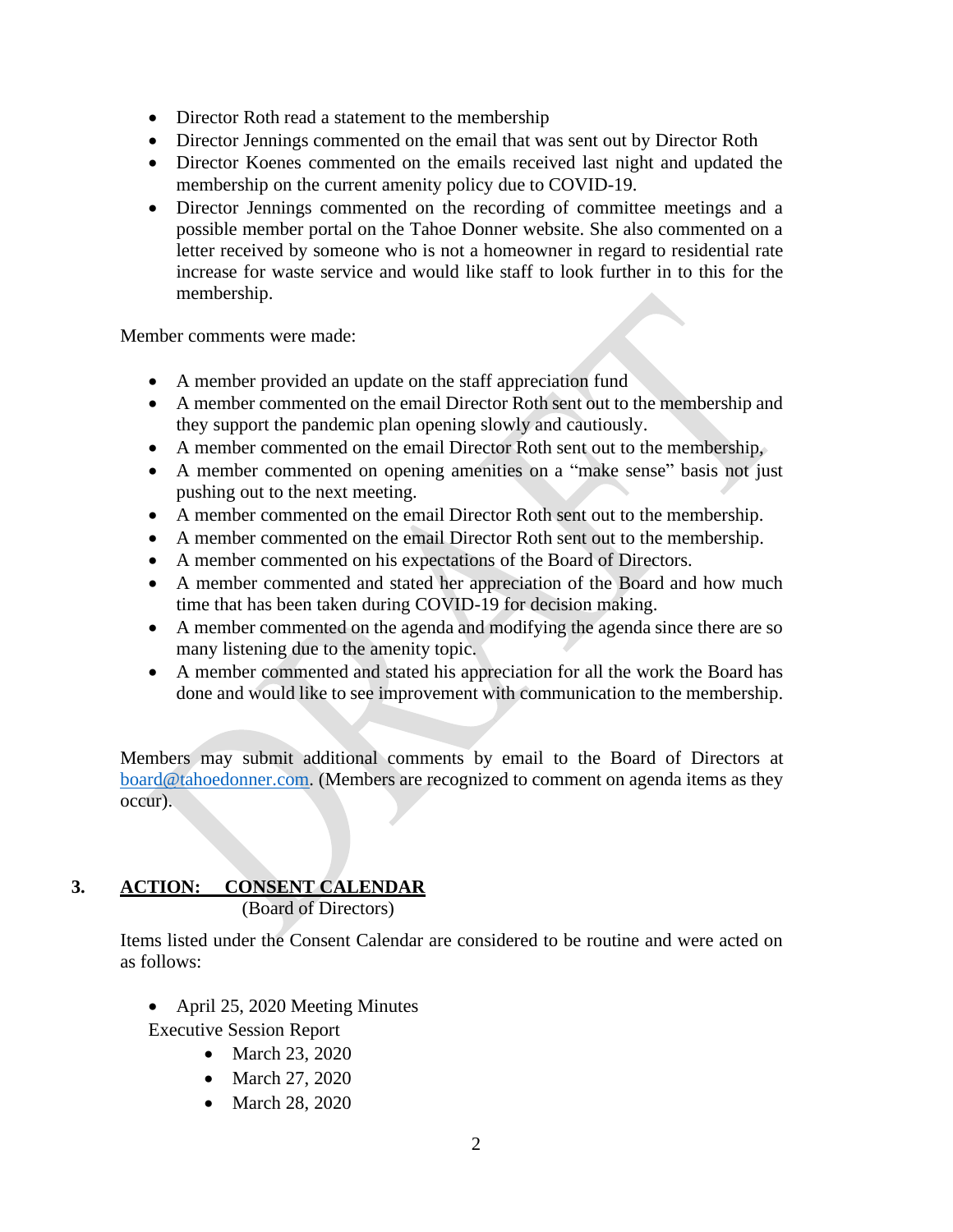- March 30, 2020
- April 6, 2020
- April 9, 2020
- April 10, 2020
- April 13, 2020
- April 25, 2020
- April 27, 2020
- April 30, 2020
- 5501 Report

Director Jennings would like to remove the April 25 minutes for an amendment to the Nature Loop item.

Director Roth removed the executive session reports and provided an oral update.

Director Koenes moved to approve the consent calendar as amended above seconded by Director Roth Motion Passed: 5 – 0

## **4. COMMITTEE / TASK FORCE REPORTS**

(Committee/Task Force Chairs)

The Board of Directors reviewed the Committee / Task Force written minutes and reports as a routine monthly procedure.

The Board of Directors also reviewed the annual lease request with Classy by the Giving Fund Committee. After review Director Jennings moved to approve the expenditure of  $$3,588$  annually seconded by Director Connors. Motion Passed:  $5 - 0$ 

## **5. DISCUSSION: GM UPDATE**

(Charles C. Wu, Board President)

This item was not discussed.

## **6. ACTION: RECREATION FEE**

(Miguel Sloane, Director of Operations)

This item was discussion with item 8 – Association Update

6:23:36

40:50

N/A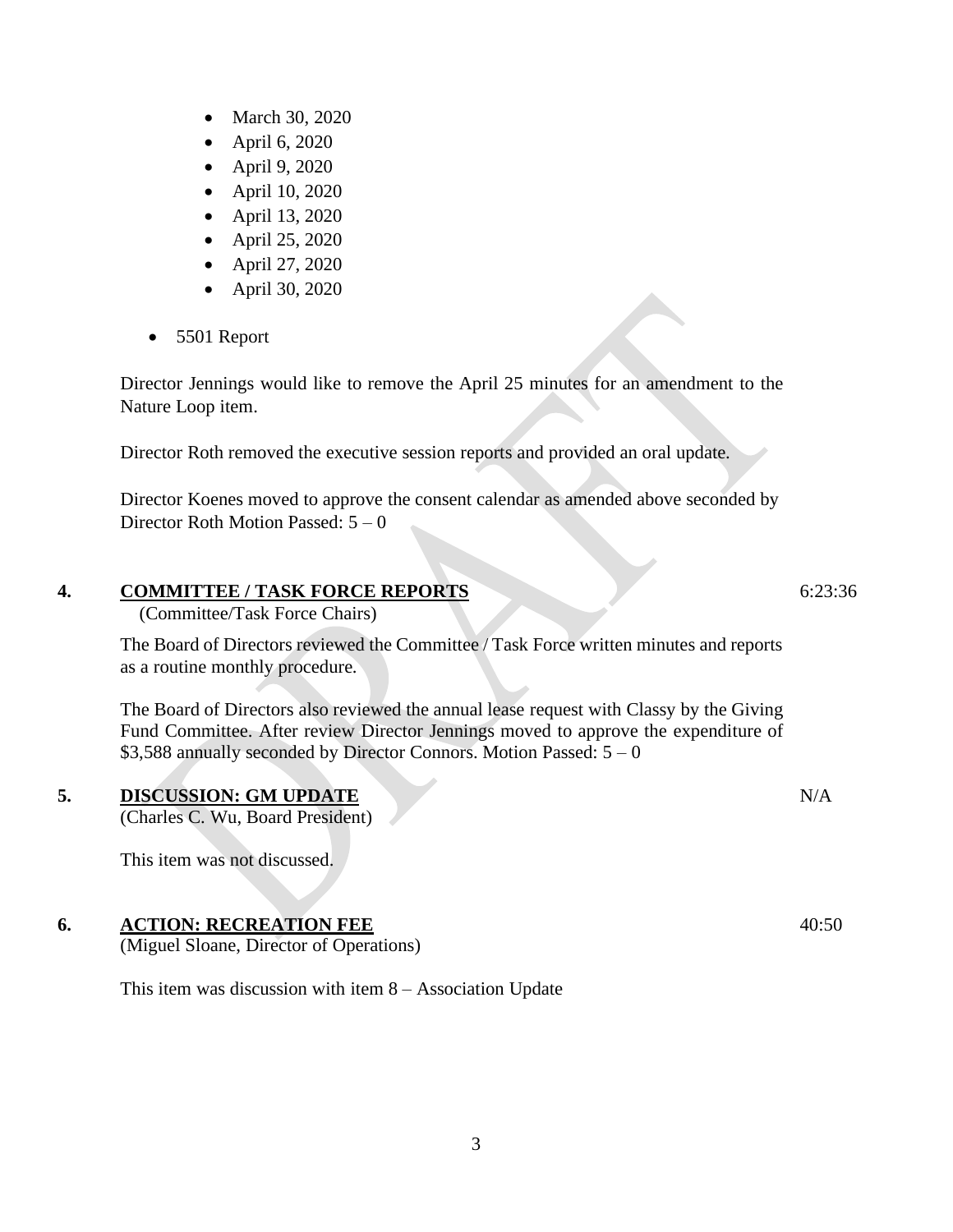## **7. DISCUSSION: ELECTIONS UPDATE**

(Elections Committee)

The Board of Directors reviewed the annual membership meeting agenda. After review there was discussion to increase the timing.

#### **8. ACTION: ASSOCIATION UPDATE**

(Annie Rosenfeld and Miguel Sloane, Director of Operations)

Annie and Miguel provided the response and reopening plan to the Board.

After discussion, Director Connors moved to approve no refund on the recreation fee for 2019-2020 seconded by Director Koenes. Motion Passed:  $5 - 0$ 

Director Wu moved to defer action to the next open meeting on refunding or crediting the 2020-2021 recreation fee seconded by Director Koenes. Motion Passed  $3 - 2$ 

Director Koenes moved to authorize senior staff to proceed with opening of facilities at the pace staff deems appropriate in applying the criteria outlined in today's presentation, with the target of 100% marginal cost recovery. The President will call a special, open Board meeting to be held the first week of June to readdress this subject and consider further member input and objective input from staff seconded by Director Jennings. Motion Passed:  $5 - 0$ 

## **9. BREAK**

**Break was taken at: 2:00 p.m..**

**The Board reconvened at: 2:15 p.m.**

#### **10. ACTION: PROPOSED MODIFICATIONS TO COVENANTS FIRE SAFETY**  5:42:37**RULES REQUEST FOR 45-DAY NOTICE** (Annie Rosenfeld, Director of Risk and Real Property)

The Board of Directors reviewed the decision paper for the proposed modifications to the covenants fire safety rules.

After discussion, Director Jennings moved to approve option 1 recommended by staff which is approving publication of proposed to Covenants Private Property Fire Safety rules including administrative modifications to the Seasonal Fire Ban administrative modifications and other modifications to fire safety rules sections for 45-day member notification and comment period seconded by Director Connors. Motion Passed:  $5 - 0$  6:08:28

40:50

4:56:20